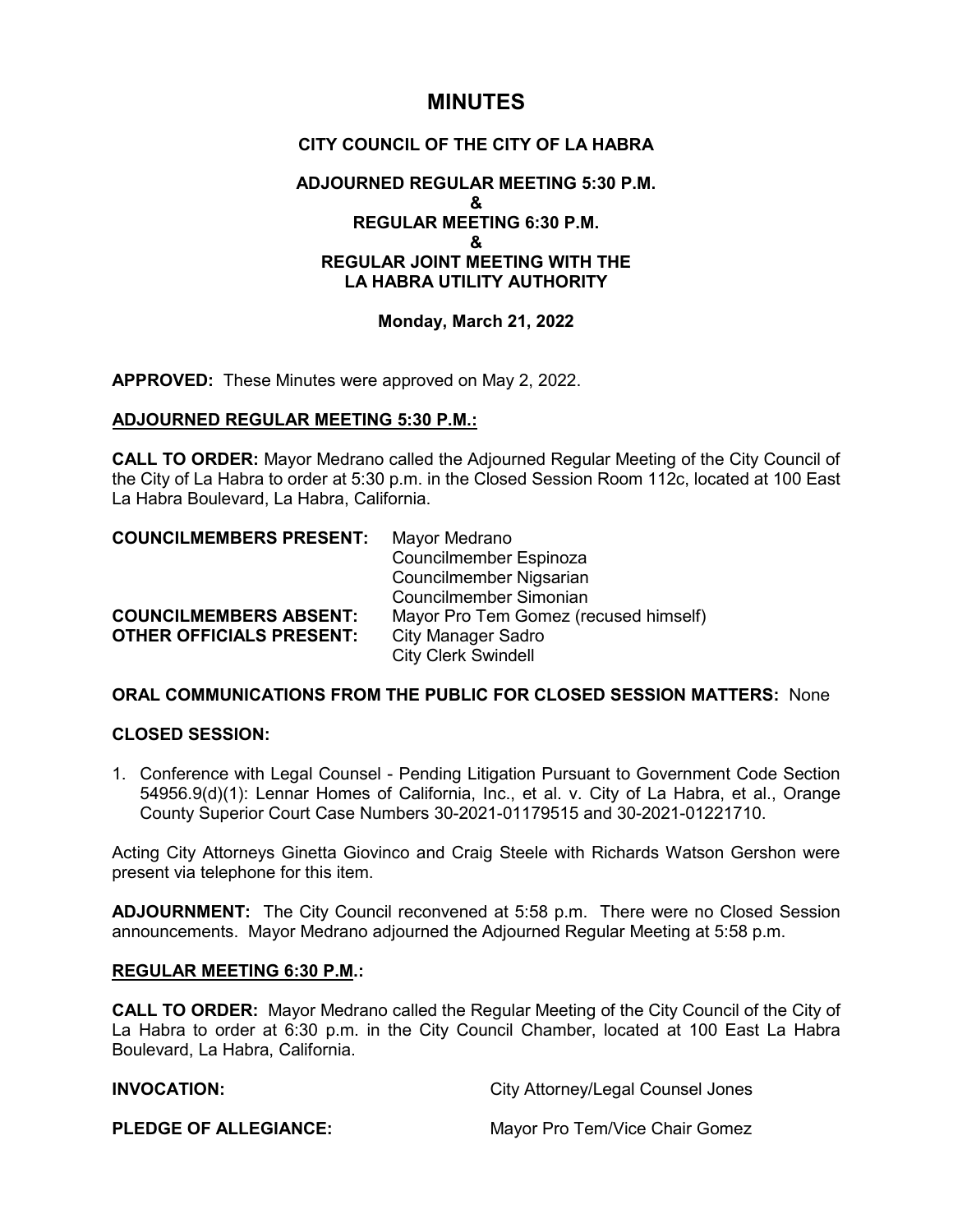City Council Monday, March 21, 2022 Page 2 of 8

| <b>COUNCILMEMBERS/DIRECTORS PRESENT:</b>                                   | Mayor/Chair Medrano<br>Mayor Pro Tem/Vice Chair Gomez<br>Councilmember/Director Espinoza<br>Councilmember/Director Nigsarian<br>Councilmember/Director Simonian                |
|----------------------------------------------------------------------------|--------------------------------------------------------------------------------------------------------------------------------------------------------------------------------|
| <b>COUNCILMEMBERS/DIRECTORS ABSENT:</b><br><b>OTHER OFFICIALS PRESENT:</b> | None<br><b>City Manager/Executive Director Sadro</b><br><b>City Attorney/Legal Counsel Jones</b><br><b>City Clerk/Secretary Swindell</b><br><b>Assistant City Clerk Barone</b> |

#### **CLOSED SESSION ANNOUNCEMENT:**

City Attorney Jones indicated that he and Mayor Pro Tem Gomez were not present for the Closed Session due to a conflict of interest, and no reportable action was taken.

#### **PROCLAMATIONS/PRESENTATIONS:**

1. PROCLAIM APRIL 2022 AS FAIR HOUSING MONTH IN THE CITY OF LA HABRA

Mayor Medrano invited Fair Housing Foundation representative Martha Torres to the podium to accept the proclamation.

2. RECOGNITION OF THE TABELLO FAMILY, 1461 SIERRA VISTA DRIVE, AS THE 2022 DISTRICT 1 BEAUTIFICATION COMMITTEE AWARD RECIPIENT

Mayor Medrano invited the Tabello Family to the podium and presented them with a Certificate of Recognition. Beautification Committee Members Carol Nigsarian, Nicole Schmidt-Aiello, and Lavenia Wilson presented the Tabello Family with a yard sign as the 2022 District 1 Beautification Committee Award Recipient.

3. RECOGNITION OF OUTGOING COMMUNITY SERVICES COMMISSIONER KATHY FELIX

Mayor Medrano invited Kathy Felix to the podium to accept the Certificate of Appreciation.

4. RECOGNITION OF OUTGOING BEAUTIFICATION COMMITTEE MEMBERS GRACIELA GARCIA AND MANUEL MUNOZ

Mayor Medrano invited Graciela Garcia and Manuel Munoz to the podium to accept their Certificates of Appreciation.

#### **PUBLIC COMMENTS:**

Carrie Surich, La Habra resident, thanked outgoing Community Services Commissioner Kathy Felix for her service on the commission.

William Otalova, La Habra resident, spoke regarding public safety concerns and being unfairly profiled by the La Habra Police Department.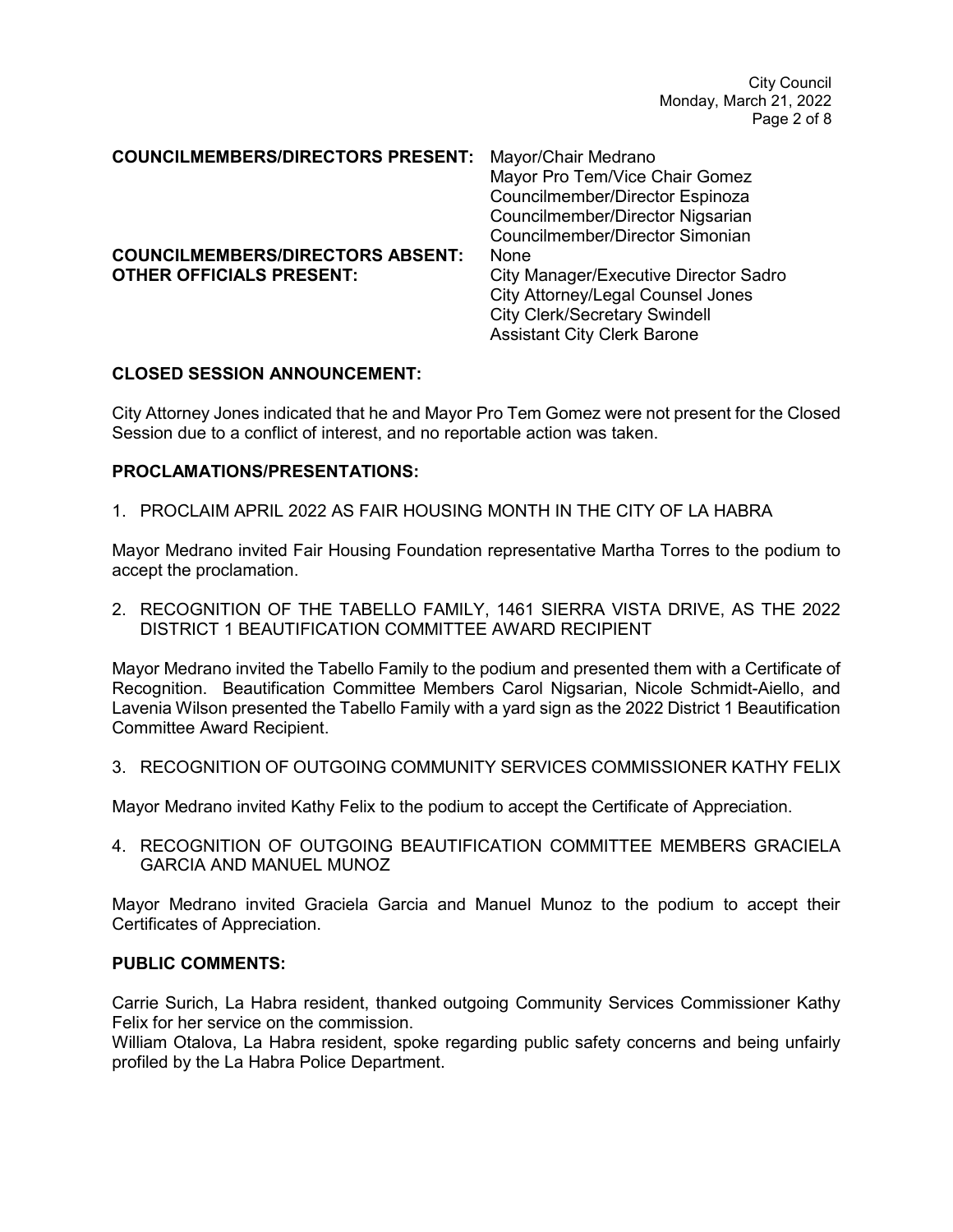#### **CONSENT CALENDAR:**

Councilmember/Director Nigsarian stated that he would be abstaining on Item No. 6, City of La Habra Meeting Minutes of January 3, 2022, February 7, 2022, and February 10, 2022, as he had not yet been appointment to the City Council.

Moved by Mayor Pro Tem/Vice Chair Gomez, seconded, by Councilmember/Director Espinoza, and CARRIED UNANIMOUSLY (5-0) TO APPROVE CITY COUNCIL CONSENT CALENDAR ITEMS 1 THROUGH 11; CITY COUNCIL & UTILITY AUTHORITY ITEM 1; AND UTILITY AUTHORITY ITEM 1; WITH THE EXCEPTION OF COUNCILMEMBER/DIRECTOR NIGSARIAN VOTING NO ON ITEM NO. 6 WITH REGARD TO THE CITY OF LA HABRA MEETING MINUTES OF JANUARY 3, 2022, FEBRUARY 7, 2022, AND FEBRUARY 10, 2022, ONLY.

Said motion CARRIED by the following roll call vote:

AYES: Mayor/Chair Medrano, Mayor Pro Tem/Vice Chair Gomez, Councilmember/Director Espinoza, Councilmember/Director Nigsarian, Councilmember/Director Simonian NOES: NONE ABSTAIN: NONE ABSENT: NONE

- 1. PROCEDURAL WAIVER: Waive reading in full of resolutions and ordinances and approval and adoption of same by reading title only.
- 2. APPROVE CITY COUNCIL OF THE CITY OF LA HABRA MEETING MINUTES

That the City Council approve the City Council of the City of La Habra Meeting Minutes of:

- January 3, 2022
- February 7, 2022
- February 10, 2022
- February 22, 2022
- March 7, 2022
- 3. APPROVE DENIAL OF LIABILITY CLAIM OF MERCURY INSURANCE FOR PROPERTY DAMAGE

That the City Council deny the claim of Mercury Insurance in order to set a definite six-month Statute of Limitations date.

4. APPROVE DENIAL OF LIABILITY CLAIM OF FEDERICO VARGAS FOR PROPERTY DAMAGE

That the City Council deny the claim of Federico Vargas in order to set a definite six-month Statute of Limitations dat.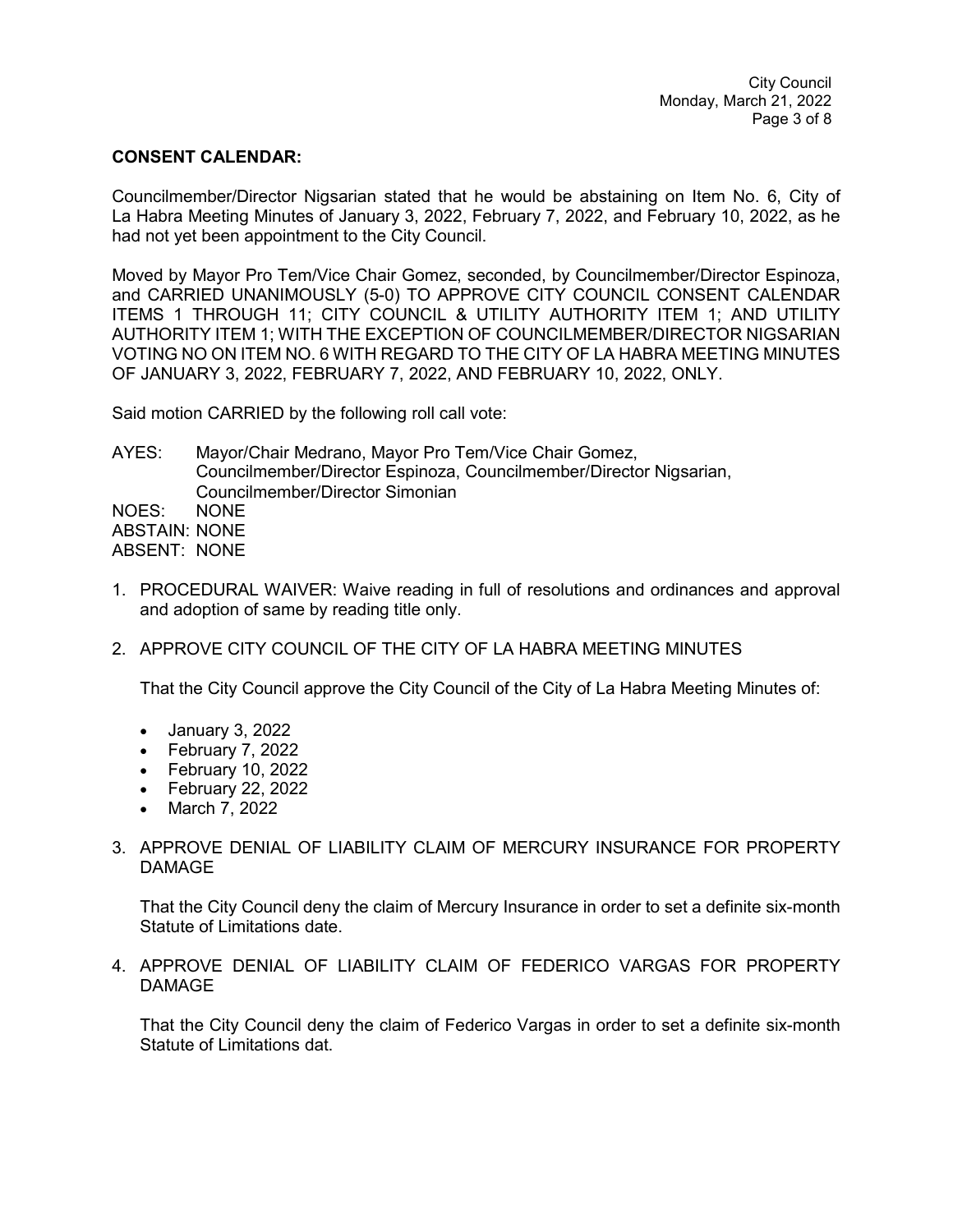5. RECEIVE AND FILE THE ANNUAL REPORT ON THE IMPLEMENTATION OF THE CITY OF LA HABRA GENERAL PLAN FOR CALENDAR YEAR 2021

That the City Council receive and file the Annual Report on the implementation of the City of La Habra General Plan for calendar year 2021 and authorize the Director of Community and Economic Development to forward the document to the Governor's Office of Planning and Research and the Department of Housing and Community Development per Government Code Section 65400.

6. APPROVE AMENDMENT NO. 3 TO AGREEMENT WITH NATIONWIDE ENVIRONMENTAL SERVICES FOR CITY OF LA HABRA STREET SWEEPING SERVICES

That the City Council approve and authorize the City Manager to execute Amendment No. 3 with Nationwide Environmental Services, Inc., for contract street sweeping services.

7. APPROVE THE PURCHASE OF NETWORK VIRTUALIZATION EQUIPMENT FROM DELL COMPUTERS, INC.

That the City Council approve and authorize the City Manager to execute a purchase order in the amount of \$175,265.42 with Dell Computers, Inc. (Dell), for the purchase of a Dell PowerEdge R650 server (\$38,023.34) and a PowerStore 500T Storage Area Network (SAN) equipment (\$137,242.08).

8. APPROVE AND AUTHORIZE THE MAYOR TO EXECUTE A SETTLEMENT AGREEMENT AND RELEASE BETWEEN TAPESTRY COMMUNITY HOMEOWNERS ASSOCIATION AND THE CITY OF LA HABRA

That the City Council:

- A. Approve and authorize the Mayor to execute a settlement agreement and release between Tapestry Community Homeowners Association and the City of La Habra in the amount of \$190,416 for water service overcharges; and,
- B. Approve and authorize staff to issue a check in the amount of \$190,416 from the Water Enterprise Fund to the Tapestry Community Homeowners Association.
- 9. APPROVE A RESOLUTION REAFFIRMING THE REQUIRED FINDINGS TO CONTINUE TO ALLOW REMOTE CITY COUNCIL MEETINGS AS REQUIRED BY AB 361

That the City Council:

- A. Receive this report; and,
- B. APPROVE AND ADOPT **RESOLUTION NO. 6054** ENTITLED: A RESOLUTION OF THE CITY COUNCIL OF THE CITY OF LA HABRA, CALIFORNIA, MAKING THE LEGALLY REQUIRED FINDINGS TO CONTINUE TO AUTHORIZE THE CONDUCT OF REMOTE "TELEPHONIC" MEETINGS DURING THE STATE OF EMERGENCY.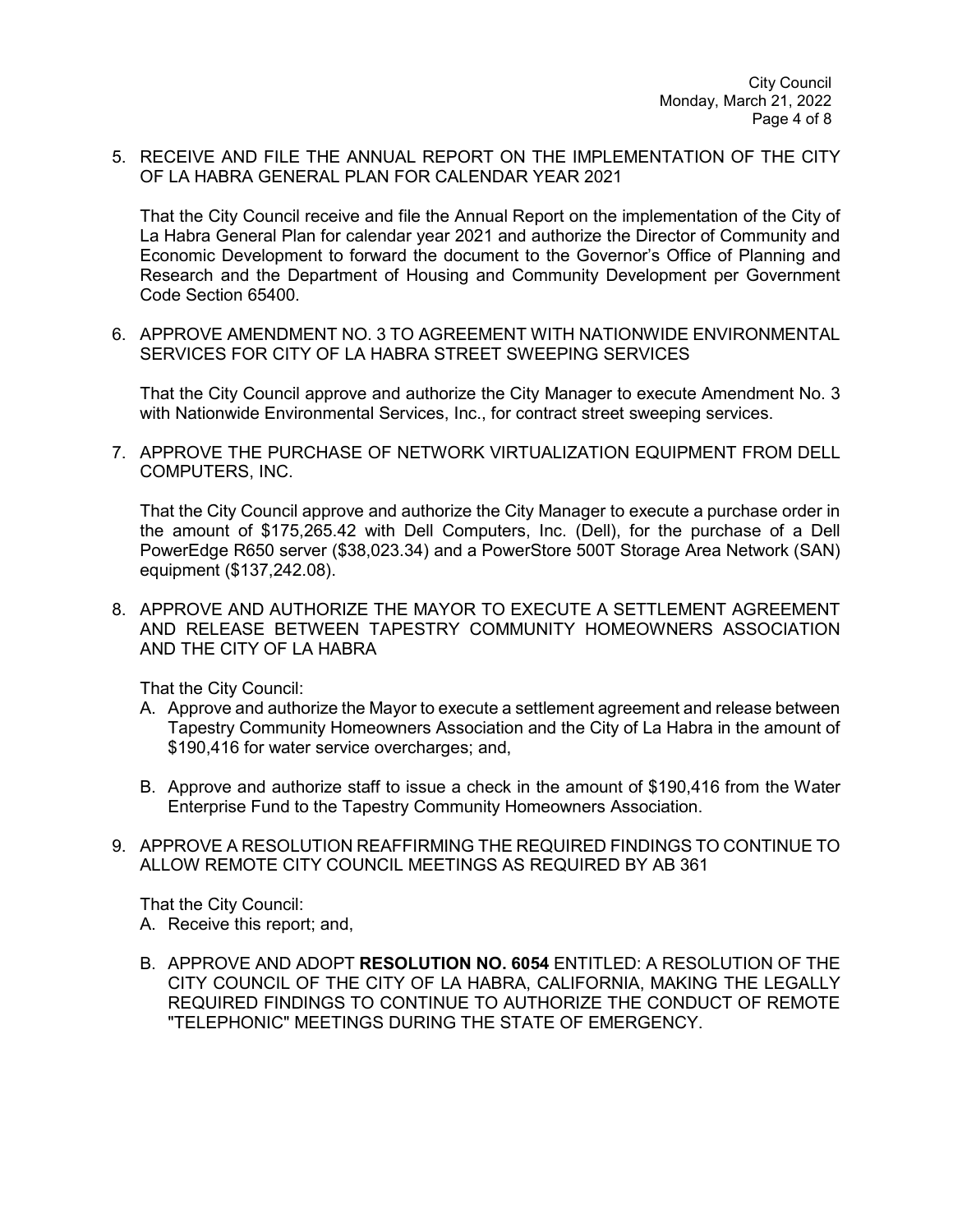10. RECEIVE AND FILE THE TREASURER'S INVESTMENT REPORT FOR THE QUARTER ENDING DECEMBER 31, 2021

That the City Council receive and file the Treasurer's Investment Report for the Quarter Ending December 31, 2021.

11. WARRANTS: APPROVE NOS. 00133549 THROUGH 00133669 TOTALING \$1,808,252.67; AND WIRE TRANSFERS: APPROVE WIRE TRANSFERS DATED 03/31/2022, TOTALING 327,265.59

Approve Nos. 00133549 through 00133669 totaling \$1,808,252.67; and approve Wire Transfer dated 3/31/2022, totaling \$327,265.59.

#### **CITY COUNCIL & UTILITY AUTHORITY:**

1. APPROVE AND AUTHORIZE THE CITY MANAGER/EXECUTIVE DIRECTOR TO EXECUTE AN AGREEMENT WITH DAVID EVANS AND ASSOCIATES, INC., FOR DESIGN OF THE HACIENDA PUMP STATION AND RESTROOM PROJECT

That the City Council and Utility Authority:

- A. Approve and authorize the City Manager/Executive Director to execute an agreement with David Evans and Associates, Inc., of Tustin, California; and
- B. Approve and authorize staff to issue a purchase order in the amount of \$565,000, which includes a twenty percent (20%) contingency to provide design of the Hacienda Pump Station and Restroom Project, and issue a purchase order to David Evans and Associates, Inc.

# **UTILITY AUTHORITY:**

1. APPROVE CITY OF LA HABRA UTILITY AUTHORITY MINUTES

That the City of La Habra Utility Authority approve the Utility Authority Meeting Minutes of:

- December 7, 2020
- December 21, 2020
- December 6, 2021
- December 20, 2021
- January 3, 2022
- January 18, 2022
- February 7, 2022
- February 22, 2022
- March 7, 2022

#### **CONSENT CALENDAR ITEMS REMOVED FOR SEPARATE DISCUSSION:** None

**PUBLIC HEARINGS:** None at this time.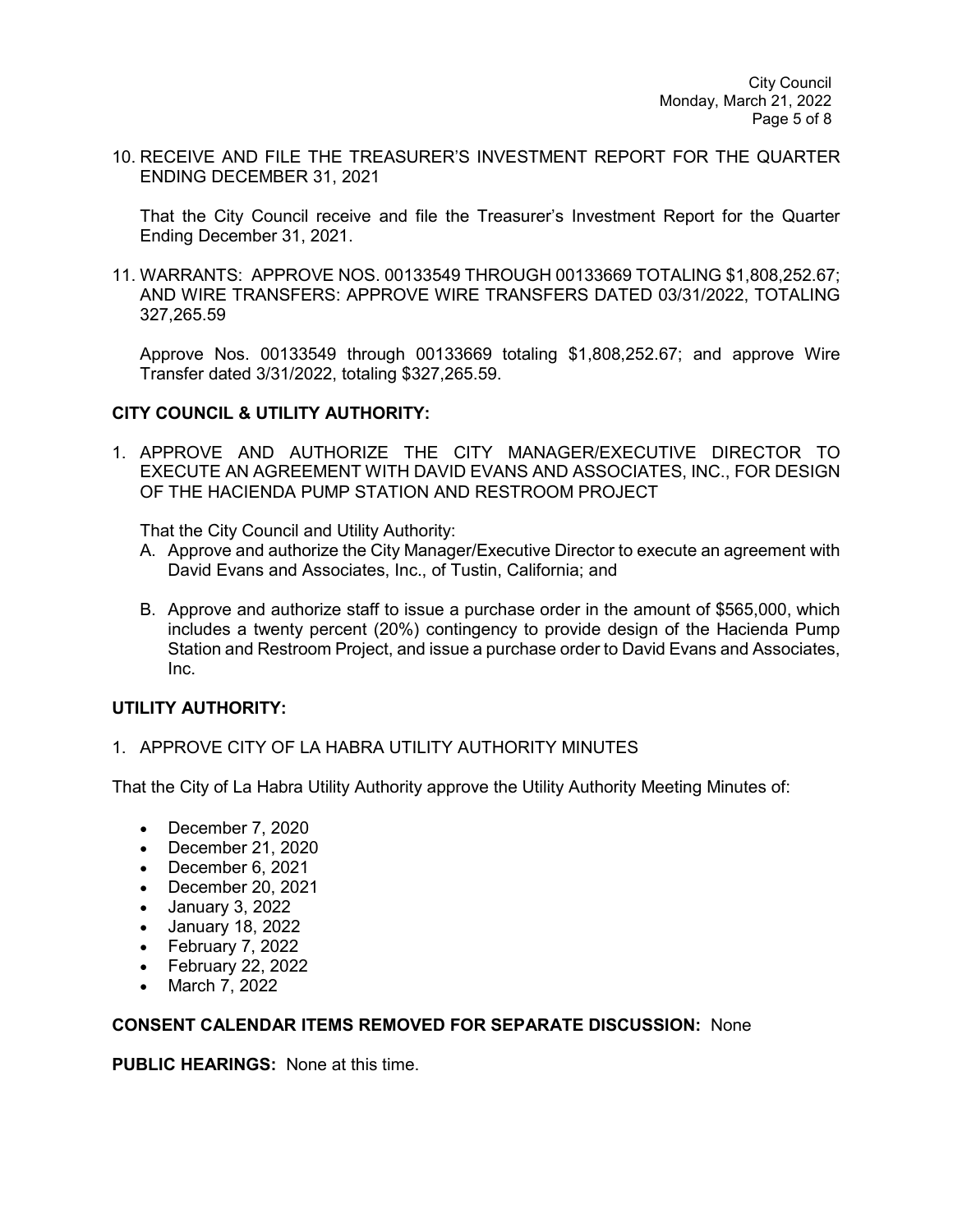#### **CONSIDERATION ITEMS:**

#### 1. CONSIDER THE REVISED DRAFT 2021-2029 HOUSING ELEMENT

Deputy Director Ramsland presented the staff report.

City Council discussion included: clarification as to whether or not certification of the City's Revised Draft 2021-2029 Housing Element could still be delayed by the California Department of Housing and Community Development (HCD); and the benefit of the City having already taken action on the Inclusionary Housing Units.

Mayor Medrano invited the public to testify at 7:00 p.m. There was no public testimony.

Moved by Mayor Pro Tem Gomez, Seconded by Councilmember Simonian, AND CARRIED UNANIMOUSLY (5-0) THAT THE CITY COUNCIL APPROVE AND AUTHORIZE STAFF TO FORWARD THE CITY'S REVISED DRAFT 2021-2029 HOUSING ELEMENT TO THE CALIFORNIA DEPARTMENT OF HOUSING AND COMMUNITY DEVELOPMENT (HCD) FOR REVIEW AND CERTIFICATION.

Said motion CARRIED by the following roll call vote:

AYES: Mayor Medrano, Mayor Pro Tem Gomez, Councilmember Espinoza, Councilmember Nigsarian, Councilmember Simonian NOES: NONE ABSTAIN: NONE ABSENT: NONE

#### 2. CONSIDER THE FISCAL YEAR 2021-2022 MID-YEAR BUDGET UPDATE

Deputy Director Ponvanit presented the Fiscal Year 2021-2022 Mid-Year Budget PowerPoint.

City Council discussion included: unexpected significant financial challenges facing the City for the remainder of the fiscal year; and status of the development of an application process for the rental, business, and nonprofit assistance as outlined in the American Rescue Plan Act (ARPA).

Mayor Pro Tem Gomez complimented the Finance Department staff and Department Directors on their budgeting efforts.

City Manager Sadro spoke regarding City budget impacts that include inflation, rising fuel costs, increasing costs for construction materials and supplies, and the war in Ukraine. He complimented City staff on managing the City's resources.

Mayor Medrano invited the public to testify at 7:17 p.m. There was no public testimony.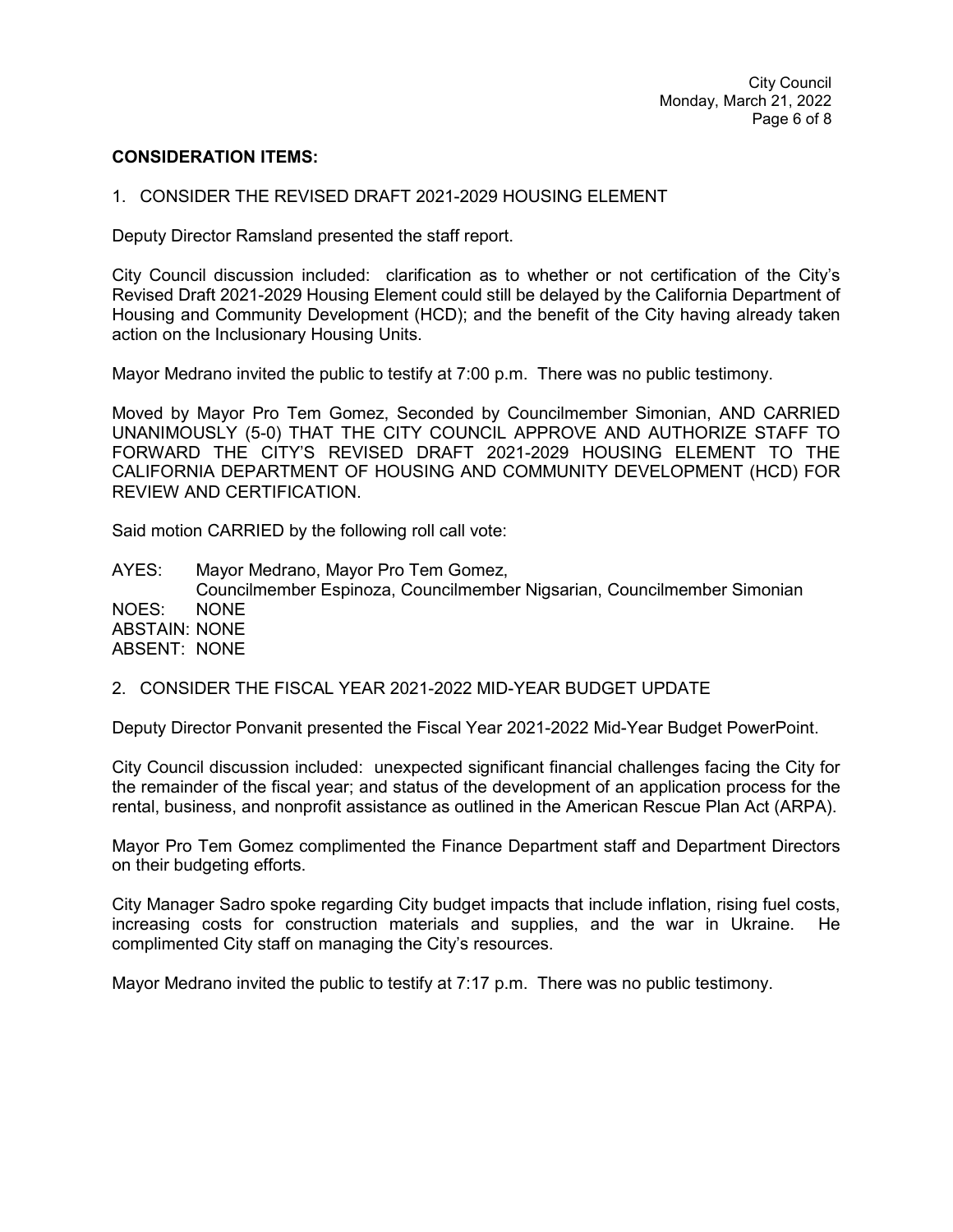City Council Monday, March 21, 2022 Page 7 of 8

MOVED by Councilmember Nigsarian, seconded by Mayor Medrano, and CARRIED UNANIMOUSLY (5-0) THAT THE CITY COUNCIL RECEIVE AND FILE THE FISCAL YEAR 2021-2022 (FY2021-22) MID-YEAR BUDGET UPDATE.

Said motion CARRIED by the following roll call vote:

AYES: Mayor Medrano, Mayor Pro Tem Gomez, Councilmember Espinoza, Councilmember Nigsarian, Councilmember Simonian NOES: NONE ABSTAIN: NONE ABSENT: NONE

# **MAYOR'S COMMUNITY CALENDAR:**

Mayor Medrano made the following announcements:

- La Habra COVID Vaccination and Boosters Clinic at the La Habra Community Center, Monday, Wednesday, and Friday, 9:00 a.m. to 4:00 p.m. by appointment only.
- COVID Testing at the La Habra Community Center, Monday through Friday, 7:00 a.m. to 7:00 p.m. by appointment only.
- Free At-Home COVID-19 Test Kits available to every home in the United States.
- Free N95 Masks available at pharmacies across the country.
- Birthdays at the Children's Museum kids' party for up to 40 guests, with each party including Museum admission.
- La Habra Egg Night to be held on Friday, April 15, 2022, 7:00 p.m. to 8:00 p.m., at La Bonita Park.
- Spring Family Eggstravaganza to be held on Saturday, April 16, 2022, 8:00 a.m. to 12:00 p.m., at La Bonita Park.
- The La Habra Children's Museum "Chipping in for Kids" Charity Golf Tournament to be held on Monday, May 2, 2022, at the Hacienda Golf Club.

# **COMMENTS FROM STAFF:** None

# **COMMENTS FROM COUNCILMEMBERS:**

Mayor Pro Tem/Vice Chair Gomez stated that the La Habra Host Lions Club Boys & Girls Club Breakfast will be held on Saturday, April 9, 2022, 7:00 a.m. to 11:00 a.m. He requested the meeting be adjourned in memory of Geri McMillan, Tyler Shaw, and Harold Potter.

Councilmember/Director Nigsarian extended his condolences to Randy McMillan and his family, and Tim Shaw and his family. He stated that he attended the American Crown Circus at the La Habra Marketplace.

Councilmember/Director Espinoza stated that she attended the American Crown Circus at the La Habra Marketplace. She stated that she attended the La Habra Races held on Saturday, March 12, 2022. She extended her condolences to Randy McMillan and his family.